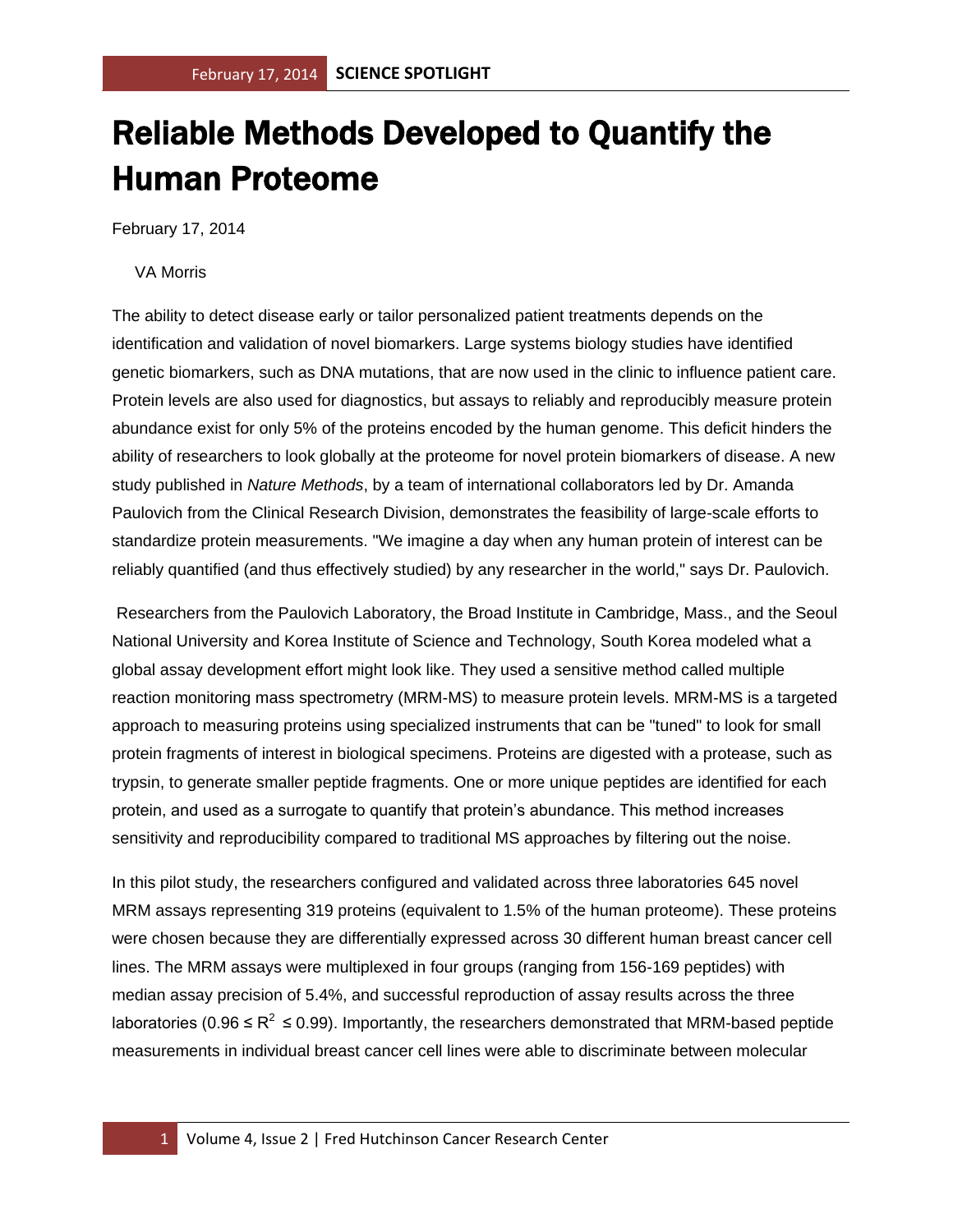subtypes of breast cancer, including HER2, estrogen receptor (ER), and basal-luminal status. Kennedy *et al*. then compared mRNA expression levels to protein levels in the different breast cancer cell lines, confirming genome-driven changes were altered in the measured proteomes for specific cells. Importantly, the researchers found novel changes in protein levels that were not found when looking at mRNA expression levels, which could identify potential disease genes specific to the different breast cancer subtypes. Taken together, these results demonstrate the potential of developing MRM assays to measure the entire proteome in search for novel biomarkers.

While the current study used cell lysates, the MRM assay platform can be applied to protein extracts from any type of biospecimen, including human tissues. Previously, Dr. Paulovich and collaborators used MRM-MS to measure human proteins in plasma (Whiteaker *et al*., 2011). However, the limited yield of protein from a biopsy or surgical specimen and the presence of multiple cell types encountered in tumor tissue samples are two hurdles that need to be overcome for clinical applicability of the approach. According to Dr. Paulovich, "Broadly available, standardized tools for quantifying human proteins would fundamentally transform biomedical research and lead to improvements in patient diagnosis and treatment by facilitating precision medicine. This will enable the translation of basic research into tangible medical benefit to patients and society."

[Kennedy JJ, Abbatiello SE, Kim K, Yan P, Whiteaker JR, Lin C, Kim JS, Zhang Y, Wang X, Ivey RG,](http://www.ncbi.nlm.nih.gov/pubmed/24317253?otool=fhcrclib)  [Zhao L, Min H, Lee Y, Yu M-H, Yang EG, Lee C, Wang P, Rodriguez H, Kim Y, Carr SA, Paulovich](http://www.ncbi.nlm.nih.gov/pubmed/24317253?otool=fhcrclib)  [AG.](http://www.ncbi.nlm.nih.gov/pubmed/24317253?otool=fhcrclib) 2014. Demonstrating the feasibility of large-scale development of standardized assays to quantify human proteins. *Nature Methods* 11, 149–155

See also: Whiteaker JR, Lin C, Kennedy J, Hou L, Trute M, Sokal I, Yan P, Schoenherr RM, Zhao L, [Voytovich UJ, Kelly-Spratt KS, Krasnoselsky A, Gafken PR, Hogan JM,Jones LA, Wang P, Amon L,](http://www.ncbi.nlm.nih.gov/pubmed/21685906?otool=fhcrclib)  [Chodosh LA, Nelson PS, McIntosh MW, Kemp CJ, Paulovich AG.](http://www.ncbi.nlm.nih.gov/pubmed/21685906?otool=fhcrclib) 2011. A targeted proteomicsbased pipeline for verification of biomarkers in plasma. *Nature Biotechnology* 29:625-34.